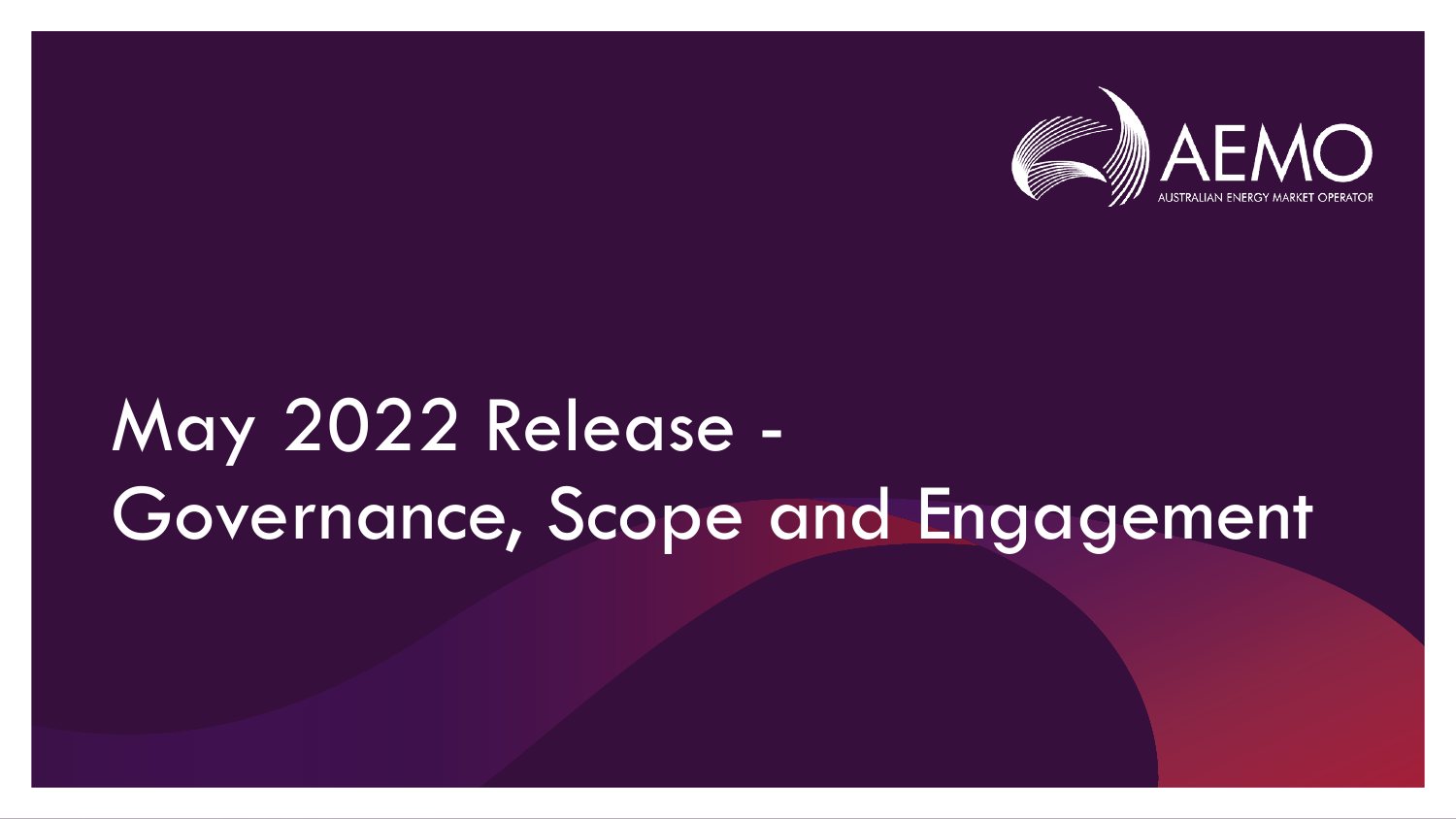#### **Governance**



- May 2022 RWG is a consolidation of 5MS PCF and RWG topics and objectives.
- Focus Groups may be established and closed as required, in consultation with RWG.
- Currently established May 2022 focus groups:
	- Industry Testing Focus Group
	- UFE Focus Group
- MSDR Focus Group is updated at RWG, but focuses on the 7 November 2022 release for MSDR.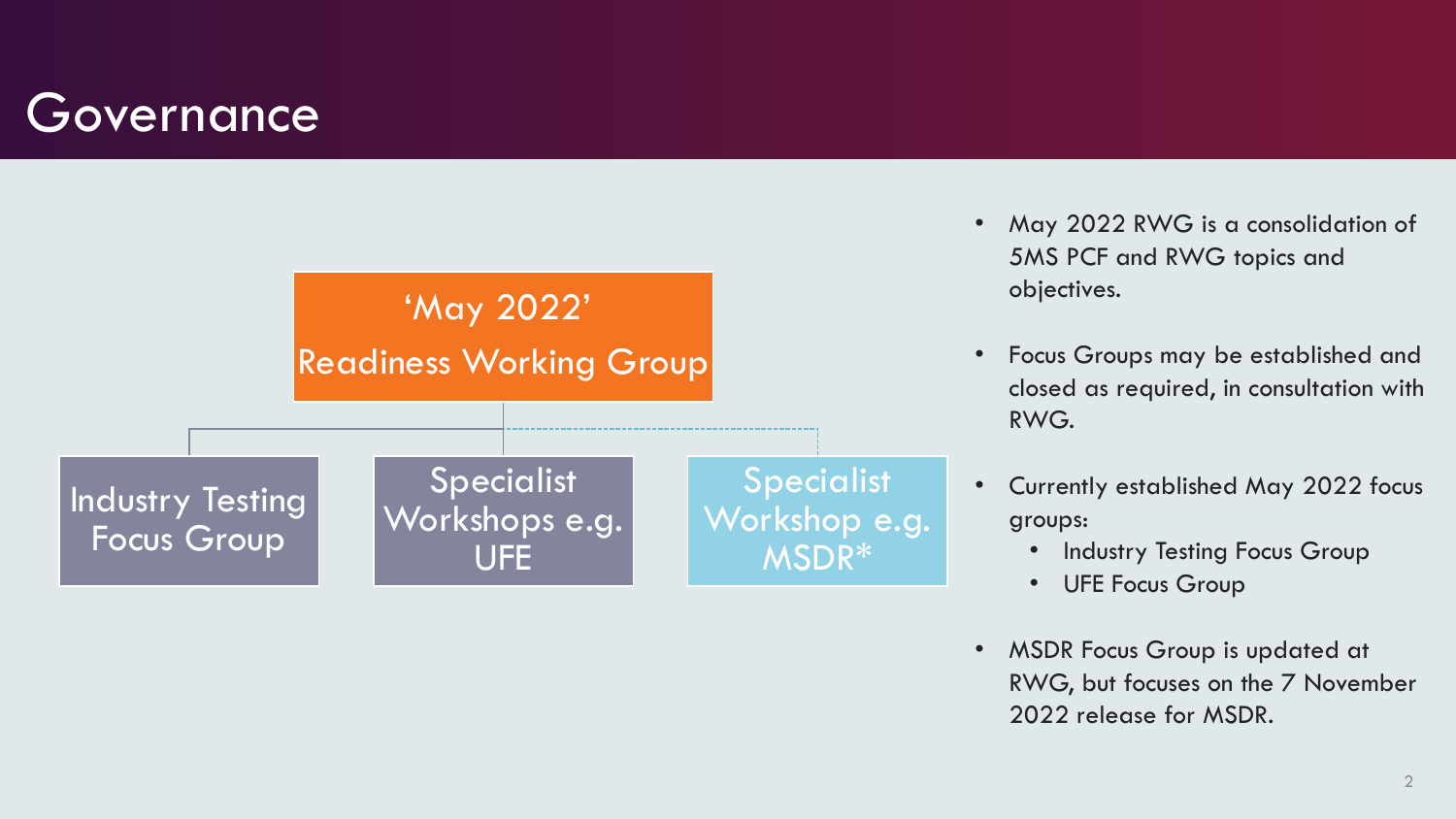#### RWG Objectives

- The purpose of the May 2022 Readiness Working Group is to provide two-way communication between AEMO and market participants that are progressing projects/programs for the changes that will be implemented on 1 May 2022.
- AEMO and RWG members will work together on the following objectives:
	- Identify and develop key milestones to ensure that readiness activities for May 2022 are aligned with high level Program deliverables.
	- Provide oversight and assessment of readiness preparations.
	- Provide detailed expertise into the development of cutover and testing activities.
	- Identify and manage industry risks and issues.
	- Identify topics that require Focus Groups and provide direction to these groups and where applicable approval of the outcomes of these groups.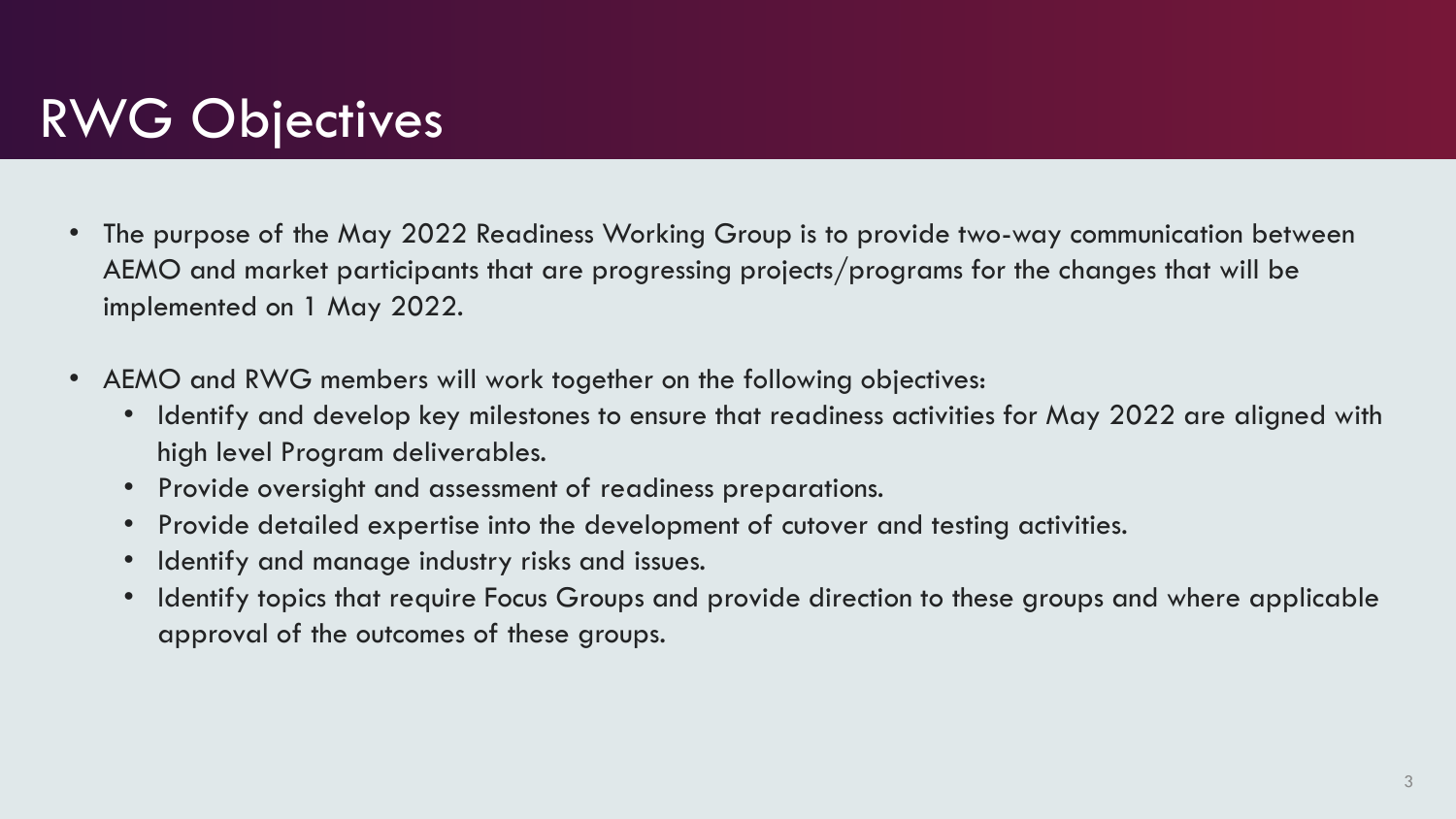### RWG Scope

- The RWG will be focused on the changes that will be implemented by AEMO on 1 May 2022.
- RWG will be responsible for the development of key market readiness planning deliverables, including:
	- Market Readiness Strategy
	- Industry Testing Strategy and Plan
	- Market Trial Strategy and Plan(s)
	- Industry Transition and Go Live Strategy and Cutover Plan(s)
- The following implementation projects are covered:
	- Global Settlements (GS)
	- Metering Coordinator Planned Interruption (MCPI)
	- MSATS Standing Data Review (MSDR) Version 1
- The following sections will identify the scope of changes that are being implemented 1 May 2022.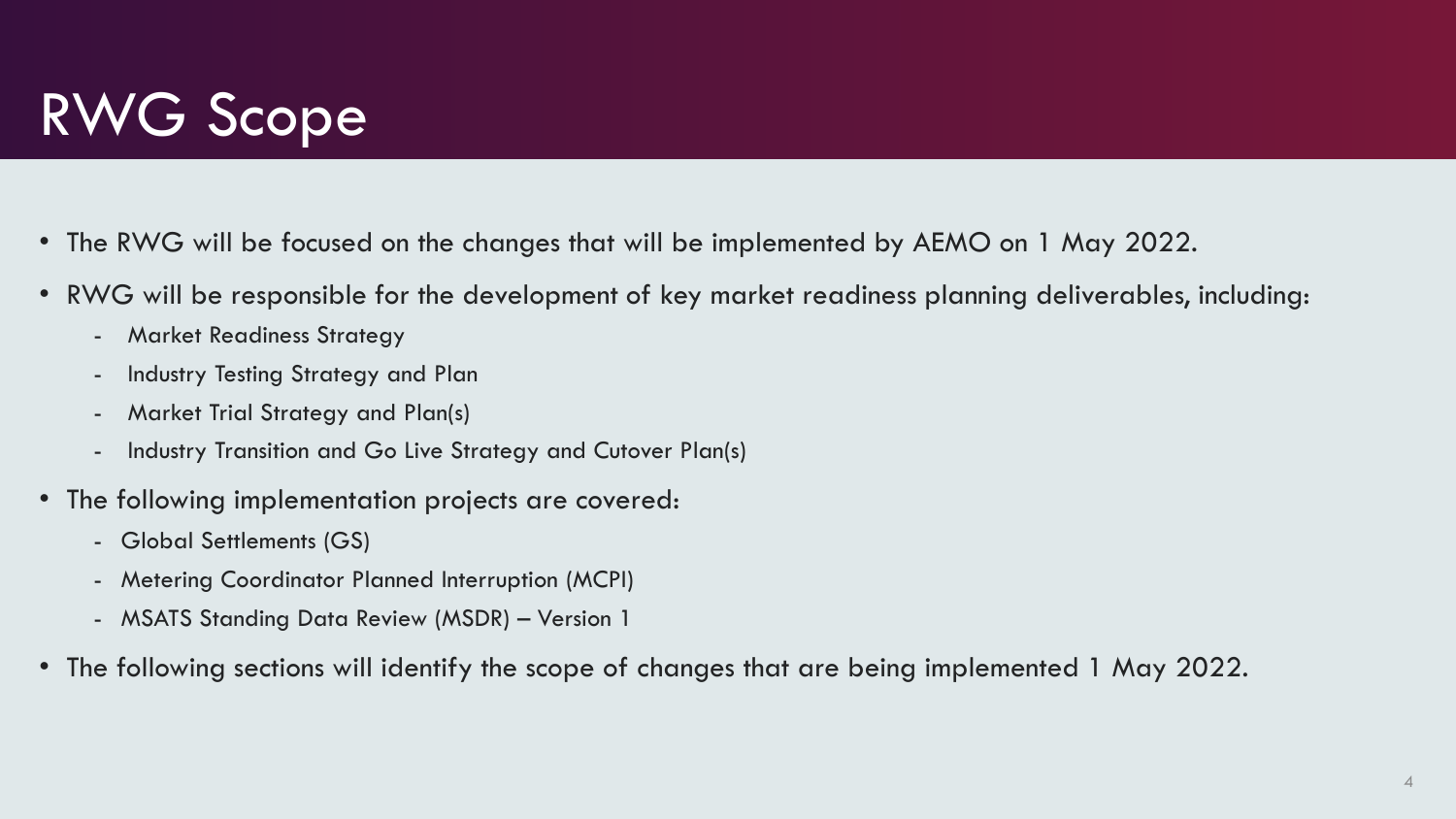## Scope relating to GS for 1 May 2022

| <b>Scope of Changes</b>                                                               | To be confirmed                                                  |
|---------------------------------------------------------------------------------------|------------------------------------------------------------------|
| <b>Global Settlement of Market vs Settlement by</b><br>difference                     | Development and publication of UFE report<br>on 1 June 2022      |
| <b>Transition to Global Settlement (GLOPOOL</b><br>Update)                            | Development and publication of UFE<br>Guidelines on 1 March 2023 |
| Objection and Notification updates related to<br>participant roles (LR/FRMP "GLOPOOL" |                                                                  |
| Financial settlement of UFE                                                           |                                                                  |
| LR to no longer receive metering data for<br>Settlement reconciliation                |                                                                  |

Full release is included in the May 2022 Release Functionality Deployment Matrix on the website [here.](https://aemo.com.au/initiatives/major-programs/nem-five-minute-settlement--program-and-global-settlement/participant-toolbox/logs-and-registers)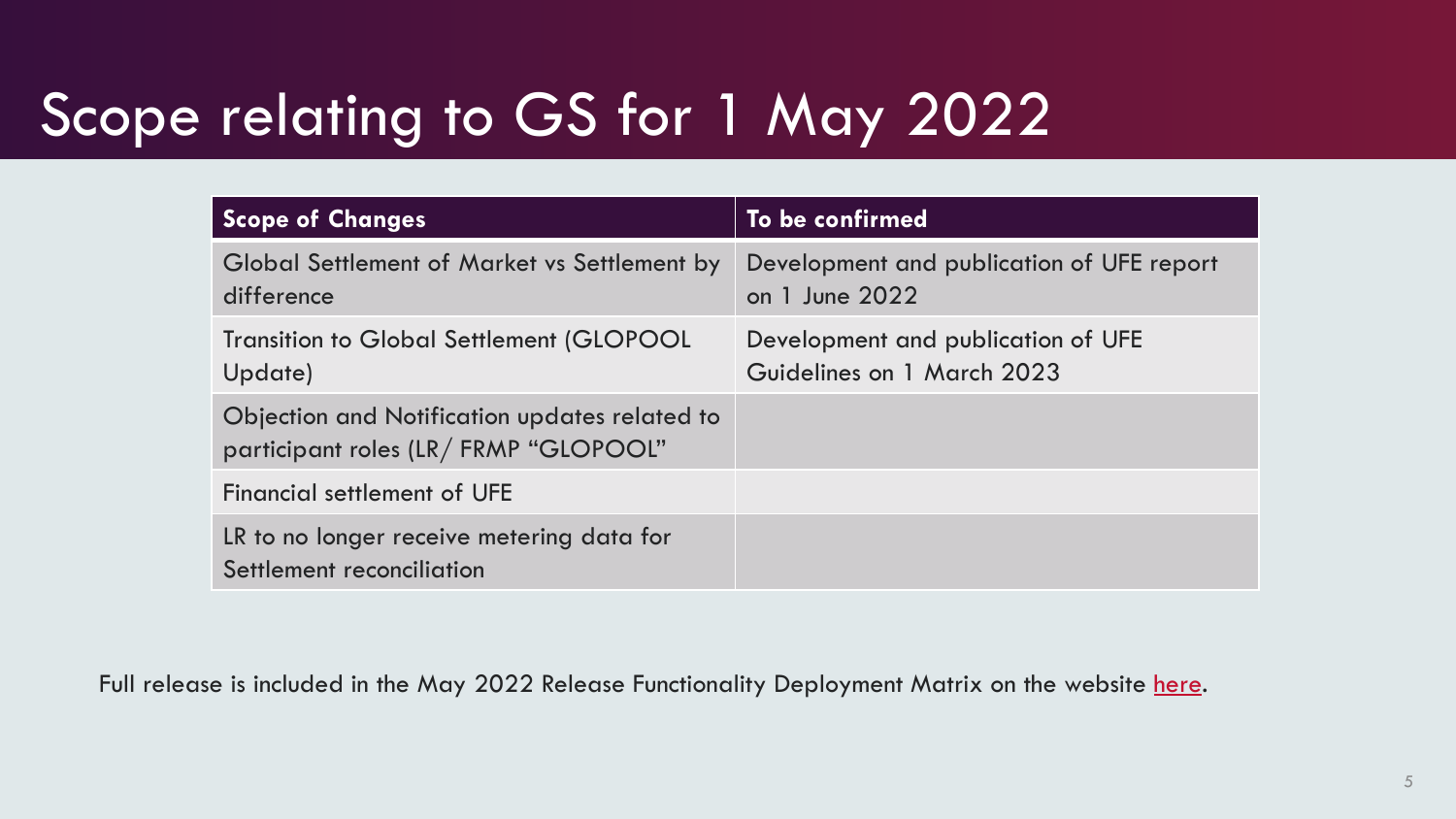# MSDR/MCPI scope for 1 May 2022

- Delivering the changes required for 1 May 2022 is high risk due to the complexity of solution architecture along with resource and environment contention
- In light of the prioritisation of delivering rule changes, there is a significant risk associated with the bundling of GS, MSDR, MCPI.
- Therefore, AEMO has reviewed the scope for MSDR Version 1.
- AEMO had planned to deliver the following scope on 1 May 2022:
	- Changes to MSATs to reflect new and changed fields from MSDR
	- MCPI: Shared Isolation Point Flag
	- aseXML Schema changes
	- Blind Update Tool
- AEMO now will only deliver as follows:

| 1 May 2022                                            | 7 November 2022                                                    |  |
|-------------------------------------------------------|--------------------------------------------------------------------|--|
| <b>MCPI: Shared Isolation Point Flag</b>              | New and amended MSDR fields                                        |  |
| aseXML schema changes                                 | Retired/deprecated fields                                          |  |
| <b>Blind Update Tool: Shared Isolation Point Flag</b> | Scripts for data changes                                           |  |
|                                                       | Blind Update Tool: Selected New Fields as per Data Transition Plan |  |

• This defers the release of new and amended MSDR fields into MSATS Standing Data until **7 Nov 2022.**  $\qquad$